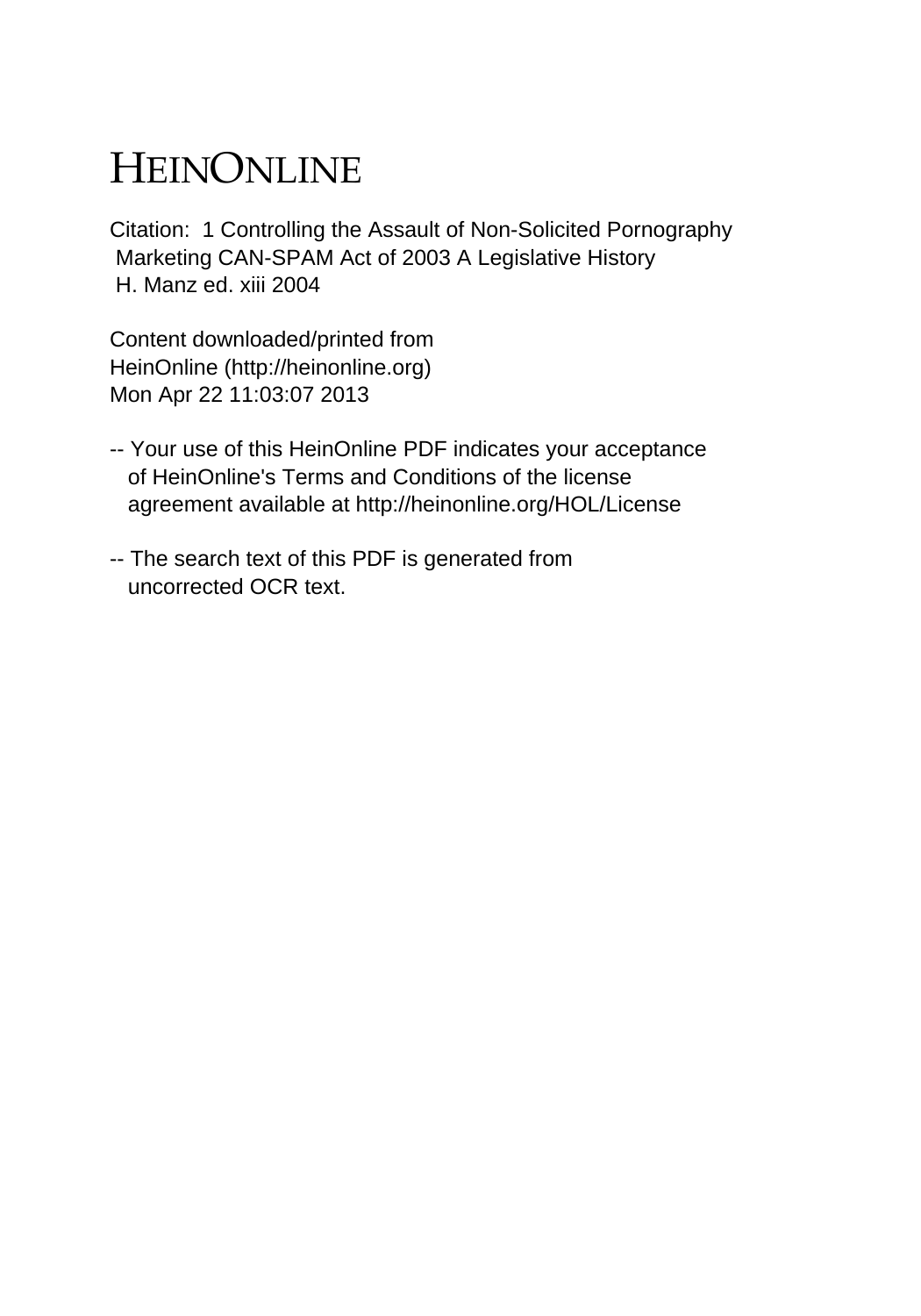### **TABLE OF DOCUMENTS**

#### **VOLUME 1**

#### **Part I - The Act**

**Doc.** No. **1 CAN-SPAM** Act of **2003,** Public Law **108-187.**

#### **Part II - Report on the Law**

**Doc.** No. 2 **S.** Rep. No. **108-102, CAN-SPAM** Act of **2003.**

#### **Part III - Congressional Record**

- **Doc.** No. **3** Introduction of S. 877, 148 Cong. Rec. S5204 (daily ed. Apr. 10, 2003).
- **Doc. No.** 4 Remarks of Sen. Leahy, 148 Cong. Rec. S6501 (daily ed. May 15, 2003).
- **Doc.** No. **5** Introduction of S. 1293, 148 Cong. Rec. S8238, Cong. Rec. S8238 (daily ed. June 19, 2003).
- **Doc.** No. 6 Introduction of **S.** 1326, 148 Cong. Rec. S8562 (daily ed. June 25, 2003).
- **Doc.** No. 7 Consideration of S. 877, 148 Cong. Rec. S13012 (daily ed. Oct. 22, 2003).
- **Doc. No. 8** Text of Amendments to S. 877, 148 Cong. Rec. S13057 (daily ed. Oct. 22, 2003).
- Doc. No. 9 Remarks of Sen. Feingold, 148 Cong. Rec. S13125 (daily ed. Oct. 23, 2003).

xiii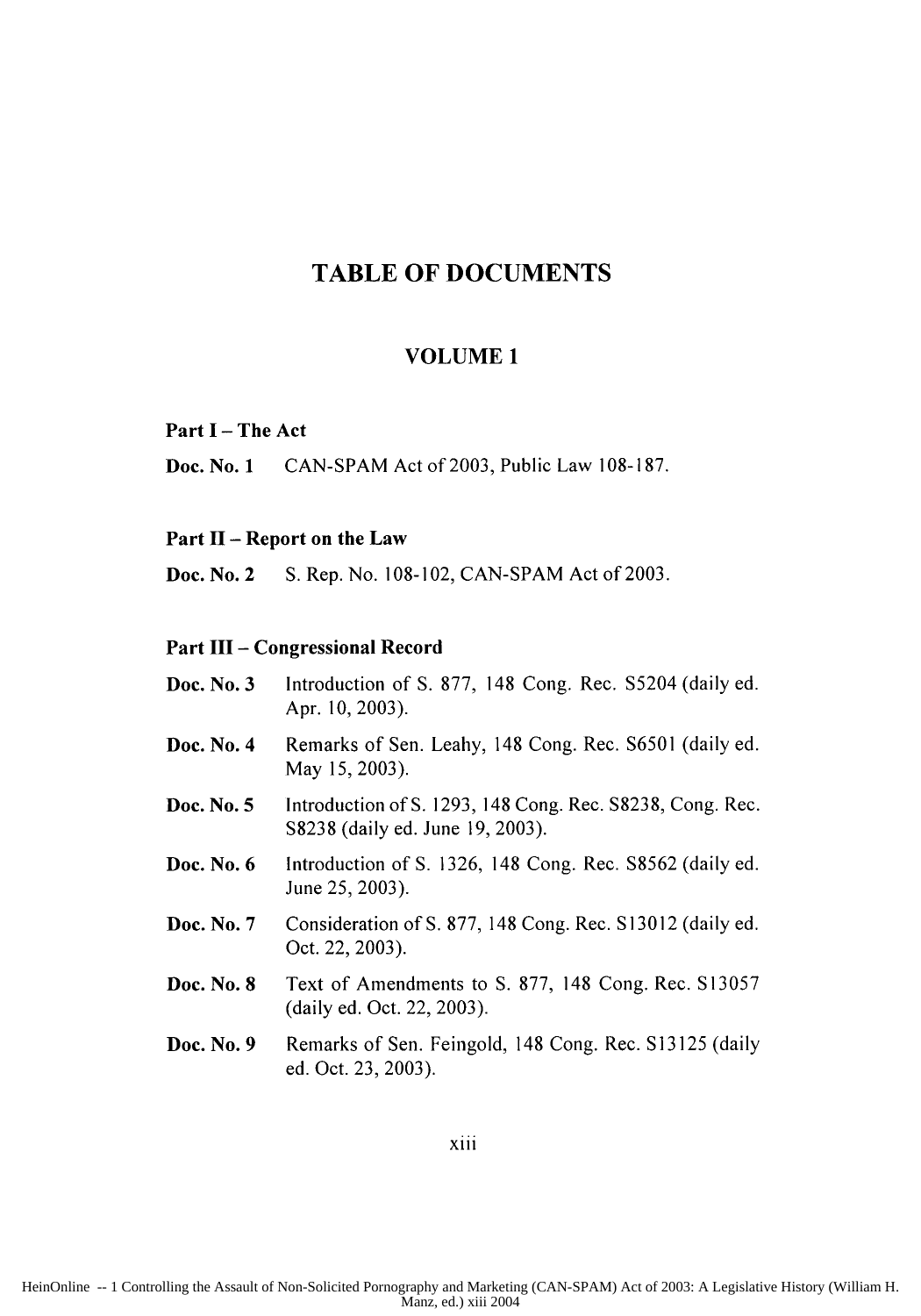- **Doc. No. 10** Consideration of the CAN-SPAM Act of 2003, 148 Cong. Rec. S13176 (daily ed. Oct. 23, 2003).
- **Doc. No. 11** Criminal Spam Act of 2003; Remarks of Sen. Leahy, 148 Cong. Rec. S14172 (daily ed. Nov. 6, 2003).
- **Doc. No. 12** Controlling the Assault of Unsolicited Pornography and Marketing Act of 2003, 148 Cong. Rec. H12186 (daily ed. Nov. 21, 2003).
- **Doc. No. 13** House vote on Controlling the Assault of Unsolicited Pornography and Marketing Act of 2003, 148 Cong. Rec. H12297 (daily ed. Nov. 21, 2003).
- **Doc. No. 14** Consideration of the CAN-SPAM Act of 2003, 148 Cong. Rec. S15938 (daily ed. Nov. 25, 2003).
- **Doc. No. 15** Text of amendment to S. 877, 148 Cong. Rec. S16036 (daily ed. Nov. 25, 2003).
- **Doc. No. 16** Controlling the Assault of Unsolicited Pornography and Marketing Act of 2003, 148 Cong. Rec. H12854 (daily ed. Dec. 8, 2003).
- **Doc. No. 17** Remarks of Rep. John Conyers, 148 Cong. Rec. E2555 (daily ed. Dec. 15, 2003).

#### **Part IV - Bill Versions**

- **Doc.** No. **18 S.** 877, CAN-SPAM Act of 2003 as introduced in Senate.
- **Doc.** No. **19 S. 877, CAN-SPAM** Act of **2003** as reported in Senate.
- **Doc.** No. 20 **S. 877, CAN-SPAM** Act of **2003** as passed in Senate.
- **Doc.** No. 21 **S. 877, CAN-SPAM** Act of **2003** (Engrossed Amendment) as agreed to **by** House.
- **Doc.** No. 22 **S. 877, CAN-SPAM** Act of **2003** (Engrossed Amendment) as agreed to **by** Senate.
- **Doc.** No. **23 S. 877, CAN-SPAM** Act of **2003** as passed **by** House and Senate.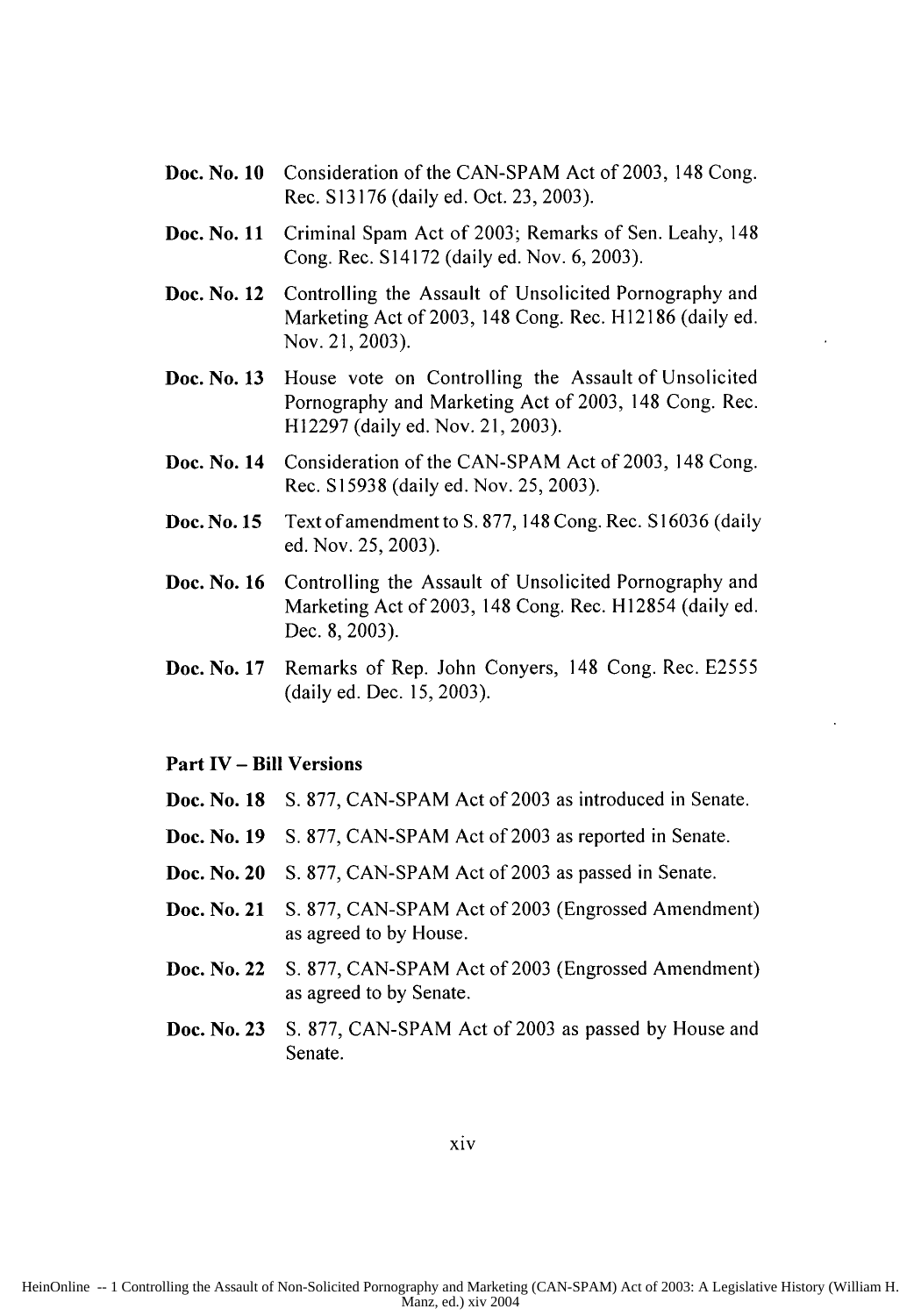#### **Part V - Related Bills**

#### *105th Congress*

- **Doc. No. 24** H.R. 1748, Netizens Protection Act of 1997 as introduced in House.
- **Doc. No. 25** H.R. 4124, E-Mail User Protection Act of 1998 as introduced in House.
- **Doc.** No. **26** H.R. 4176, Digital Jamming Act of 1998 as introduced in House.
- **Doc. No. 27** S. 771, Unsolicited Electronic Commercial Mail Choice Act of 1997 as introduced in Senate.
- **Doc.** No. **28** S. 875, Electronic Mailbox Protection Act of 1997 as introduced in Senate.

#### **106th** *Congress*

- **Doc. No. 29** H.R. **1910,** E-Mail User Protection Act as introduced in House.
- **Doc. No. 30** H.R. 2162, Can Spam Act as introduced in House.
- **Doc.** No. **31** H.R. 3024, Netizens Protection Act of 1999 as introduced in House.
- **Doc.** No. 32 H.R. 3313, Unsolicited Commercial Electronic Mail Act of 1999 as introduced in House.
- **Doc.** No. 33 H.R. 3313, Unsolicited Commercial Electronic Mail Act of 2000 as reported in House.
- **Doc.** No. 34 H.R. 3313, Unsolicited Commercial Electronic Mail Act of 2000 as referred to Senate Committee.
- **Doc.** No. **35** S. 759, Inbox Privacy Act of 1999 as introduced in Senate.

#### **107th** *Congress*

- **Doc. No. 36** H.R. **95,** Unsolicited Commercial Electronic Mail Act of 2001 as introduced in House.
- **Doc.** No. 37 H.R. 718, Unsolicited Commercial Electronic Mail Act of 2001 as introduced in House.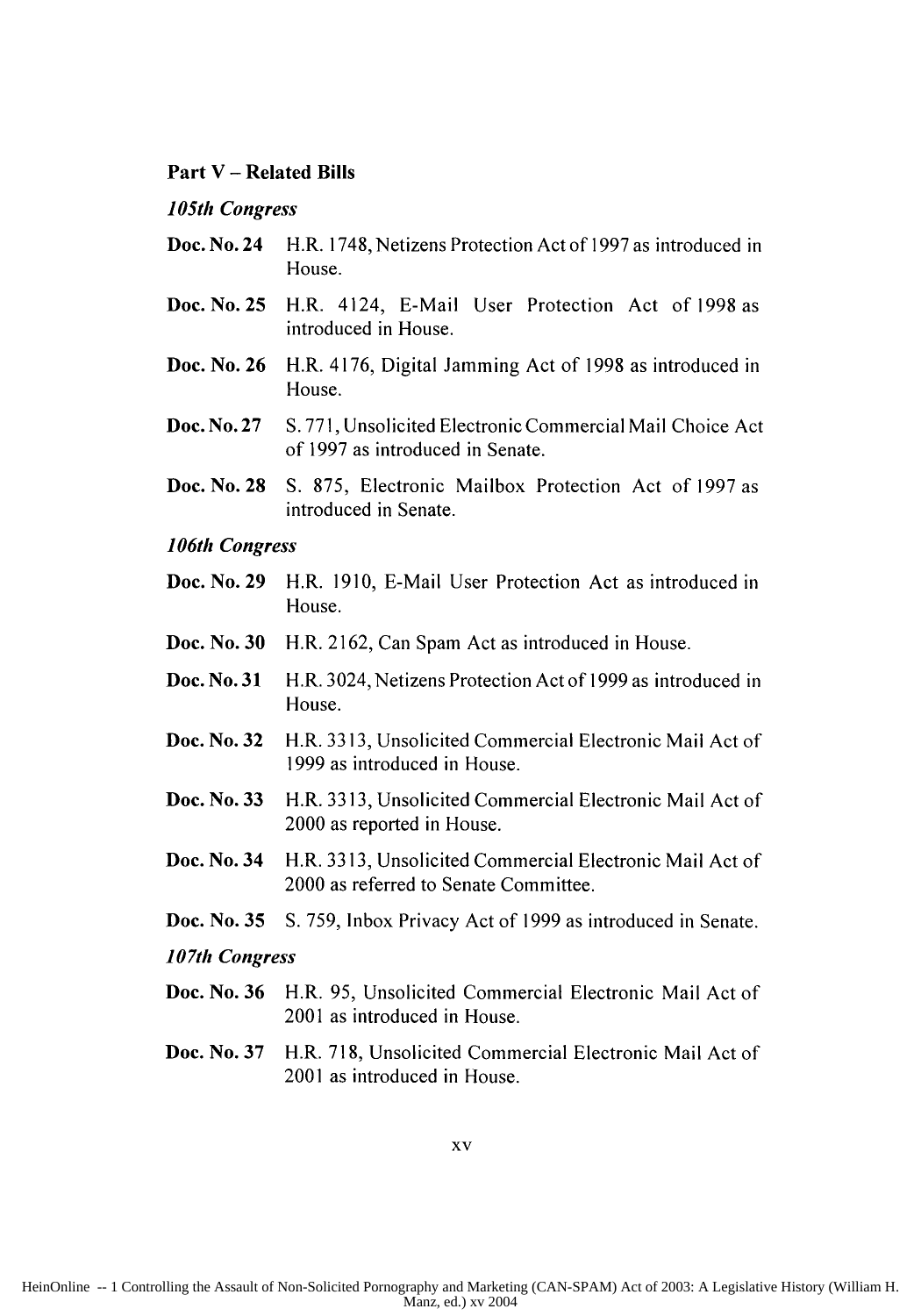- **Doc.** No. 38 H.R. 718, Unsolicited Commercial Electronic Mail Act of 2001 as reported in House.
- **Doc.** No. **39** H.R. 1017, Anti-Spamming Act of 2001 as introduced in House.
- **Doc.** No. **40** H.R. 3146, Netizens Protection Act of 2001 as introduced in House.
- **Doc.** No. 41 S. 630, CAN SPAM Act of 2001 as introduced in Senate.
- **Doc.** No. 42 S. 630, CAN SPAM Act of 2001 as reported in Senate.

#### *108th Congress*

- **Doc. No. 43** H.R. 1933, REDUCE SPAM Act of 2003 as introduced in House.
- **Doc. No. 44** H.R. 2214, Reduction in Distribution of Spam Act of 2003 as introduced in House.
- **Doc.** No. 45 H.R. 2515, Anti-Spam Act of **2003** as introduced in House.
- **Doc.** No. **46 S. 1052,** Ban on Unsolicited Bulk Electronic Mail Act of **2003** as introduced in Senate.
- **Doc.** No. 47 **S.** 1231, **SPAM** Act as introduced in Senate.
- **Doc. No. 48** S. 1293, Criminal Spam Act of 2003 as introduced in Senate.
- **Doc.** No. **49 S.** 1293, Criminal Spam Act of 2003 as reported in Senate.
- **Doc.** No. 50 **S.** 1327, **REDUCE SPAM** Act of **2003** as introduced in Senate.
- **Part VI - Related Reports**
- **Doc.** No. 51 House Rep. No. **106-700,** Unsolicited Commercial Electronic Mail Act of 2000.
- **Doc.** No. 52 House Rep. No. 107-4 **1,** Part **I,** Unsolicited Commercial Electronic Mail Act of 2001.
- **Doc.** No. **53** House Rep. No. 107-41, Part **II,** Anti-Spamming Act of 2001.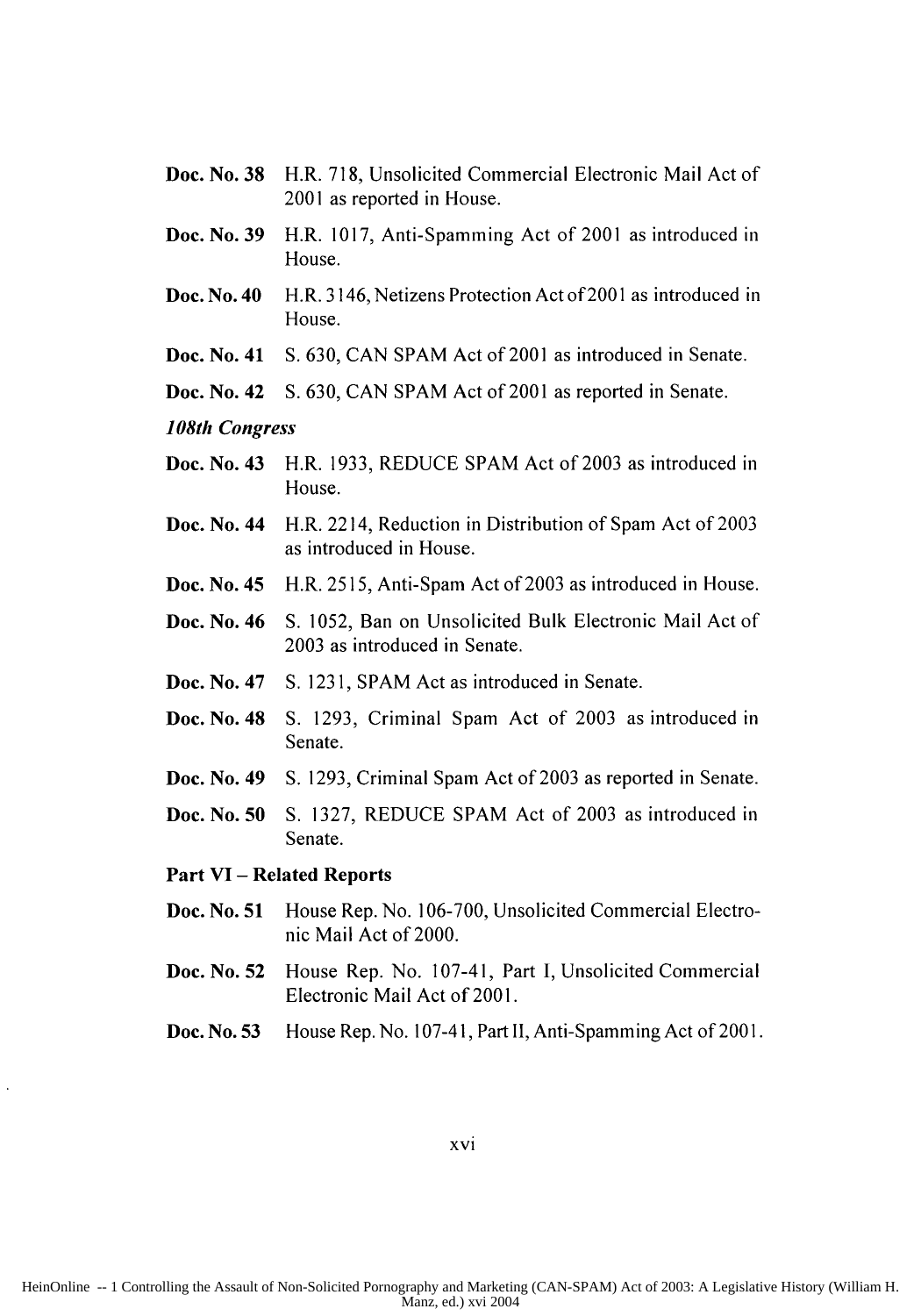- Doc. No. 54 Senate Rep. No. 107-318, Controlling the Assault of Unsolicited Pornography and Marketing Act of 2002 or the CAN-SPAM Act of 2002.
- **Doc. No. 55** House Rep. No. 108-170 Criminal Spam Act of 2003.

#### **Part VII - Related Hearings**

- Doc. No. **56** *Spamming,* hearing before the Subcommittee on Communications of the Senate Committee on Commerce, Science, and Transportation, 105th Cong. (July 17, 1998).
- Doc. No. **57** *Spamming, the E-Mail You Want to Can,* hearing before the Subcommittee on Telecommunications, Trade and Consumer Protection of the House Committee on Commerce, 106th Cong. (Nov. 3, 1999).
- Doc. No. **58** *Unsolicited Commercial Electronic Mail Act of 2001 and the Anti-Spamming Act of 2001,* hearing before the House Committee on the Judiciary, 107th Congress (May 10, 2001).
- **Doc. No. 59** *Reduction in Distribution of SPAM Act of 2003,* hearing before the Subcommittee on Crime, Terrorism, and Homeland Security of the House Judiciary Committee, 108th Cong. (July 8, 2003).
- **Doc. No. 60** *Legislative Efforts to Combat SPAM,* joint hearing before the Subcommittee on Commerce, Trade, and Consumer Protection and the Subcommittee on Telecommunications and the Internet of the House Committee on Energy and Commerce, 108th Cong. (July 9, 2003).

#### **Part VIII - Miscellaneous**

**Doc. No. 61** *False Claims in SPAM- A Report* (United States Federal Trade Commission, Division of Marketing Practices **2003).**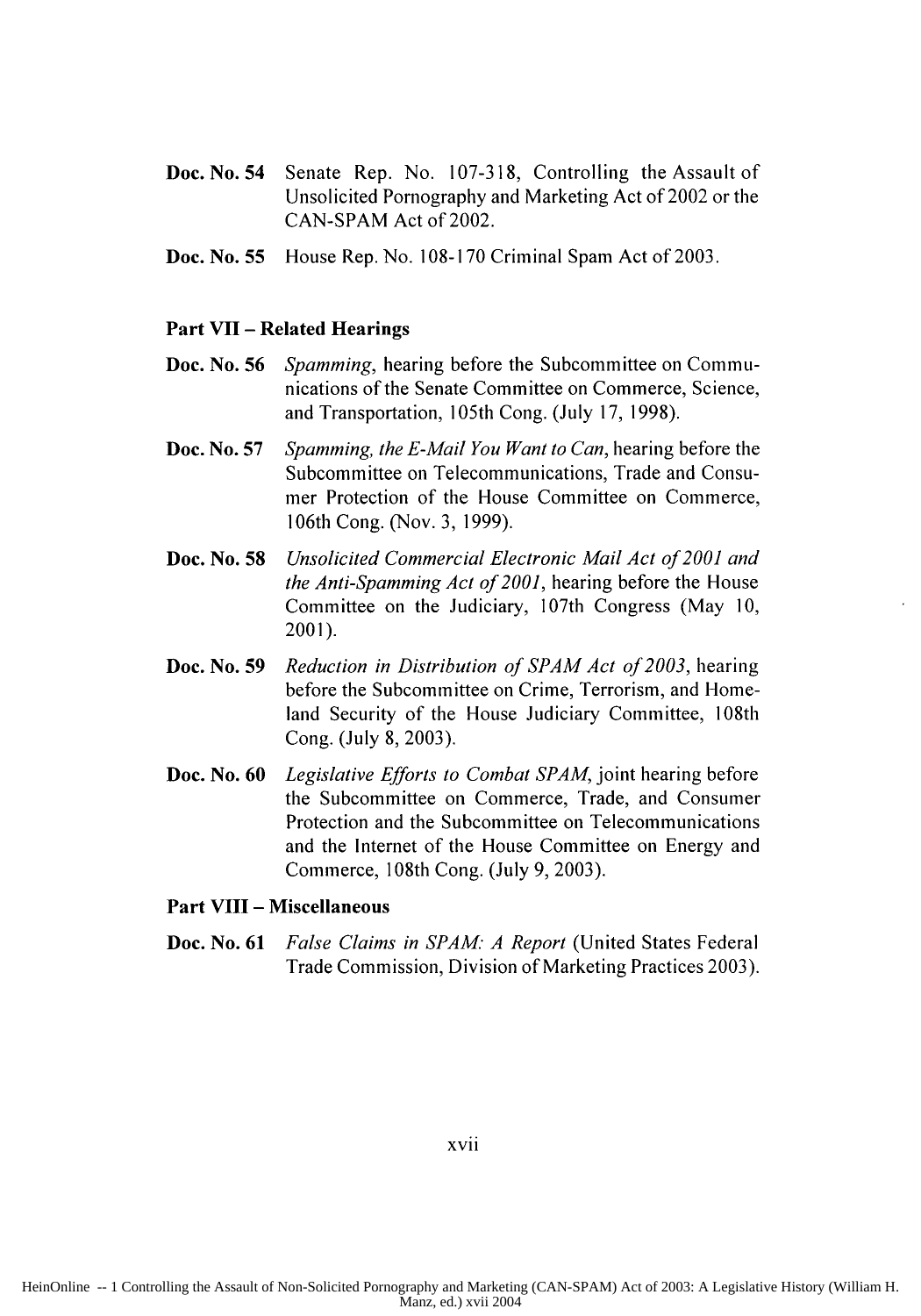HeinOnline -- 1 Controlling the Assault of Non-Solicited Pornography and Marketing (CAN-SPAM) Act of 2003: A Legislative History (William H. Manz, ed.) xviii 2004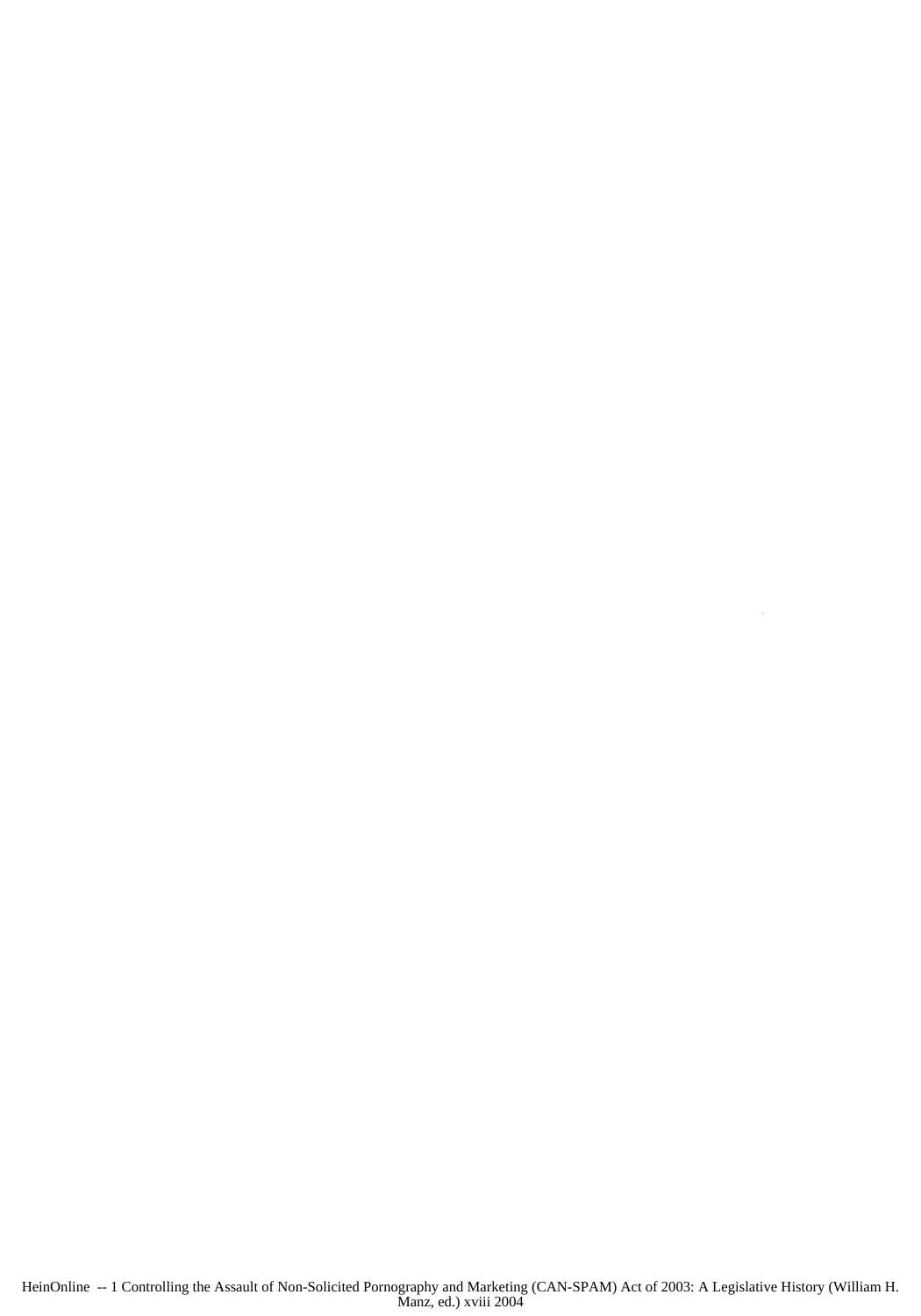## **DOCUMENT NO.** 1

 $\bar{t}$